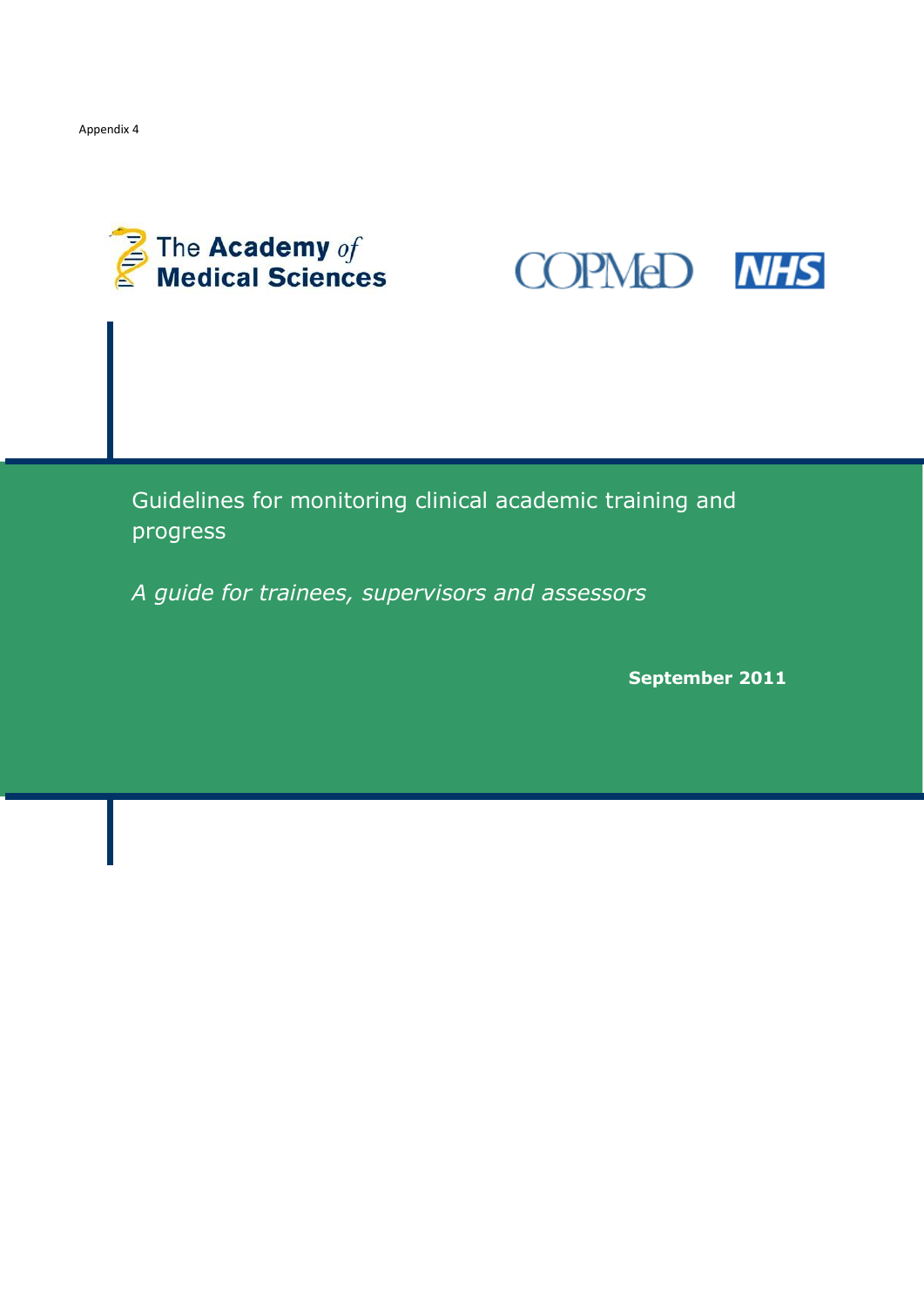## **The Academy of Medical Sciences**

The Academy of Medical Sciences promotes advances in medical science and campaigns to ensure these are converted into healthcare benefits for society. Our Fellows are the UK's leading medical scientists from hospitals and general practice, academia, industry and the public service. The Academy seeks to play a pivotal role in determining the future of medical science in the UK, and the benefits that society will enjoy in years to come. We champion the UK's strengths in medical science, promote careers and capacity building, encourage the implementation of new ideas and solutions – often through novel partnerships – and help to remove barriers to progress.

## **The Conference of Postgraduate Medical Deans (COPMeD)**

COPMeD is the collective body for all UK Postgraduate Deans. The Deans come together to develop UK wide implementation processes and guidelines for postgraduate medical and dental education (PGMDE). The group and individuals within the group advise departments of health and ministers on matters related to quality, feasibility and opportunities in PGMDE.

A major part of their role is quality control and quality management of postgraduate medical education working closely with those in service provider settings who deliver the education and with the General Medical Council, the accreditation bodies. Postgraduate Deaneries collect and collate information relating to the quality of postgraduate medical and dental education with trainee surveys and site visits to acute and mental health trusts, GP and dental practices.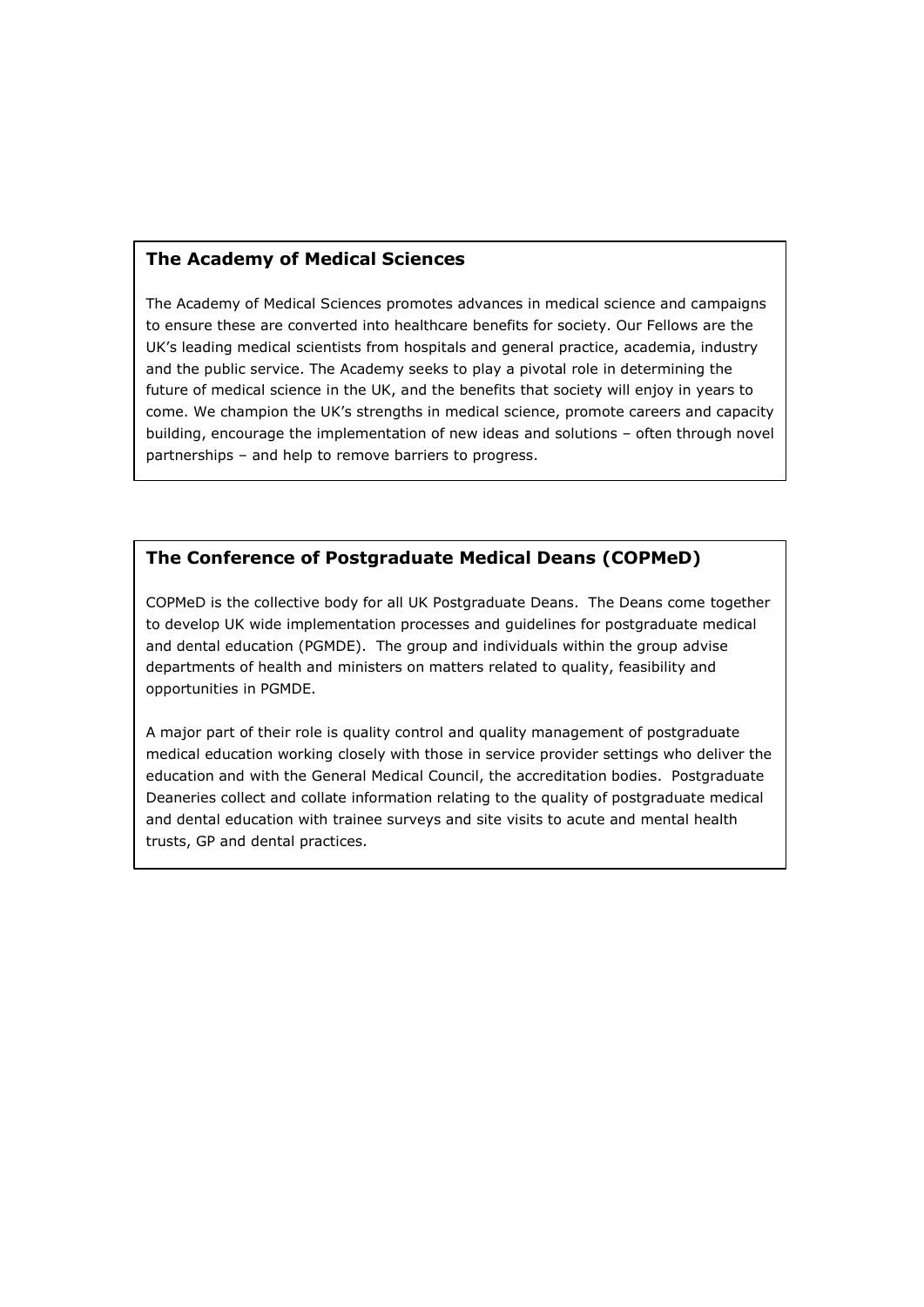# Contents

| Introduction                                                      | 4  |
|-------------------------------------------------------------------|----|
| Guidelines for monitoring clinical academic training and progress | 5  |
| Annex A: Personal development plan                                | 13 |
| Annex B: Report on academic progress                              | 15 |
| Annex C: Annual Review of Competence Progression (ARCP) outcomes  | 16 |
| Annex D: Example joint academic/clinical ARCP cycle               | 20 |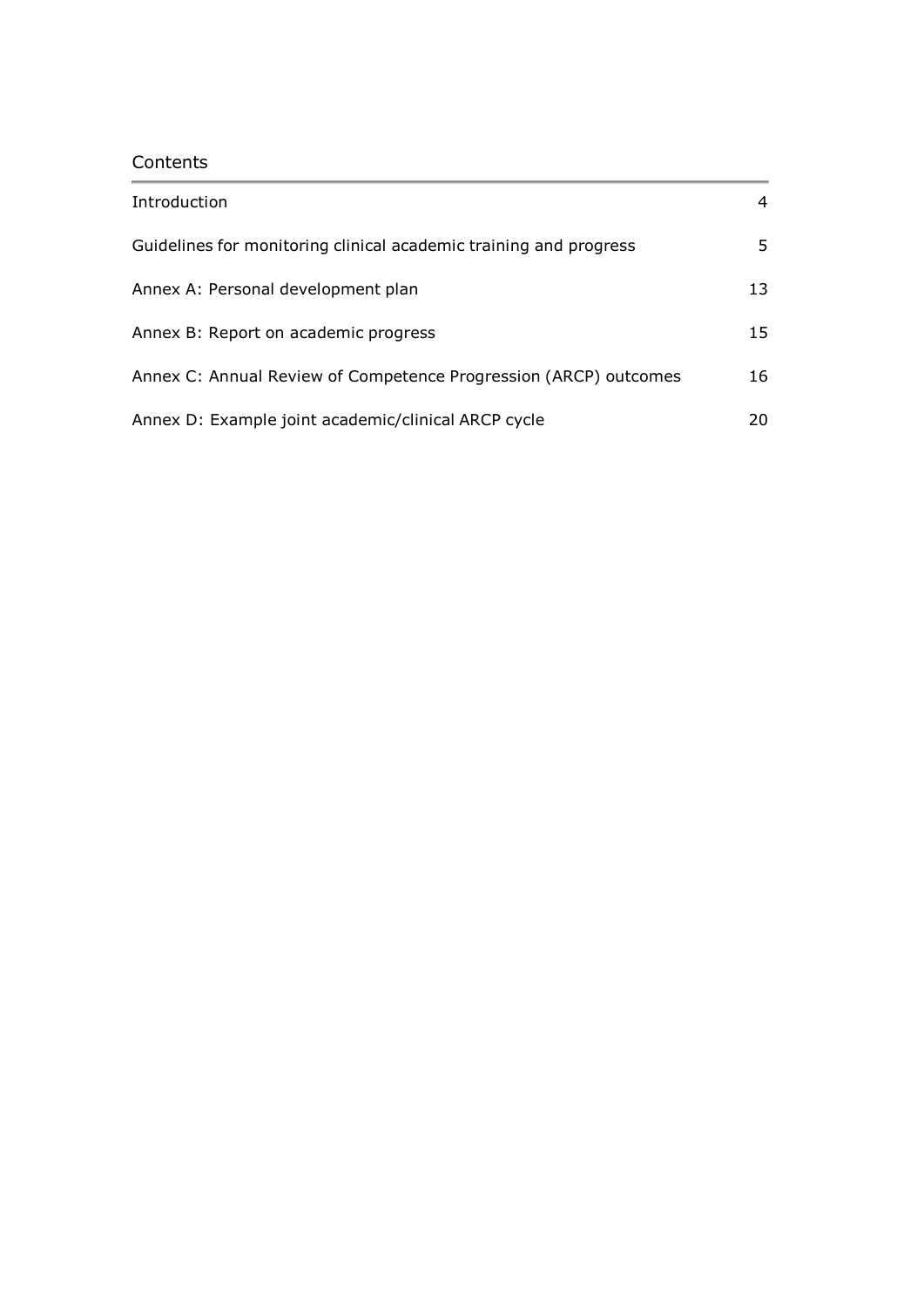## Introduction

The arrangements for the introduction of competence based specialty training in the UK are set out in the publication 'A Guide to Postgraduate Specialty Training in the UK' (The 'Gold Guide'). $^1$ 

The Gold Guide identifies three key elements which will support trainees through the new postgraduate medical training structure: appraisal, assessment and annual planning. These three individual but integrated components form the basis of the Annual Review of Competence Progression (ARCP).

The process for implementing ARCP for clinical trainees is detailed in the Gold Guide (section 7). A general overview for reviewing the progression of trainees undertaking joint clinical and academic training programmes is also provided.

To aid trainees, supervisors and assessors in reviewing academic training and progress, The Academy of Medical Sciences has worked with the Postgraduate Deans, Modernising Medical Careers (MMC) and the National Institute of Health Research Trainees Coordinating Centre (NIHR TCC) to formulate supplementary guidelines.

These guidelines set out a simple, flexible framework for monitoring academic training and progress. Although the guidelines were initially developed for the Academic Clinical Fellows (ACFs) and Clinical Lecturers (CLs) introduced by the Academic Careers Subcommittee of Modernising Medical Careers (MMC) and the UK Clinical Research Collaboration (UKCRC), they are applicable to all clinical academics in training.<sup>2</sup> For instance, we commend that this approach be adopted for existing CLs or trainees who are 'Out of Programme' in research or working for a higher degree. Differences in the structures of academic training are apparent in the four nations of the UK, & trainees in the devolved administrations are advised to note their local training arrangements.

We hope that assessors, supervisors and trainees will find these guidelines useful in preparing for and undertaking progress reviews. Feedback from all three constituencies is welcomed, the guidelines will be evolved and refined over time, to ensure they remain fit for purpose.

<http://www.mmc.nhs.uk/pdf/Gold%20Guide%202010%20Fourth%20Edition%20v08.pdf>

<sup>2</sup> Report of the Academic Careers Sub-Committee of Modernising Medical Careers and the UK Clinical Research Collaboration (2005).*Medically – and dentally-qualified academic staff: Recommendations for training the researchers and educators of the future.*

 $1$  A Guide to Postgraduate Training in the UK, 'The Gold Guide' v4 2010

[http://www.ukcrc.org/PDF/Medically\\_and\\_Dentally-qualified\\_Academic\\_Staff\\_Report.pdf](http://www.ukcrc.org/PDF/Medically_and_Dentally-qualified_Academic_Staff_Report.pdf)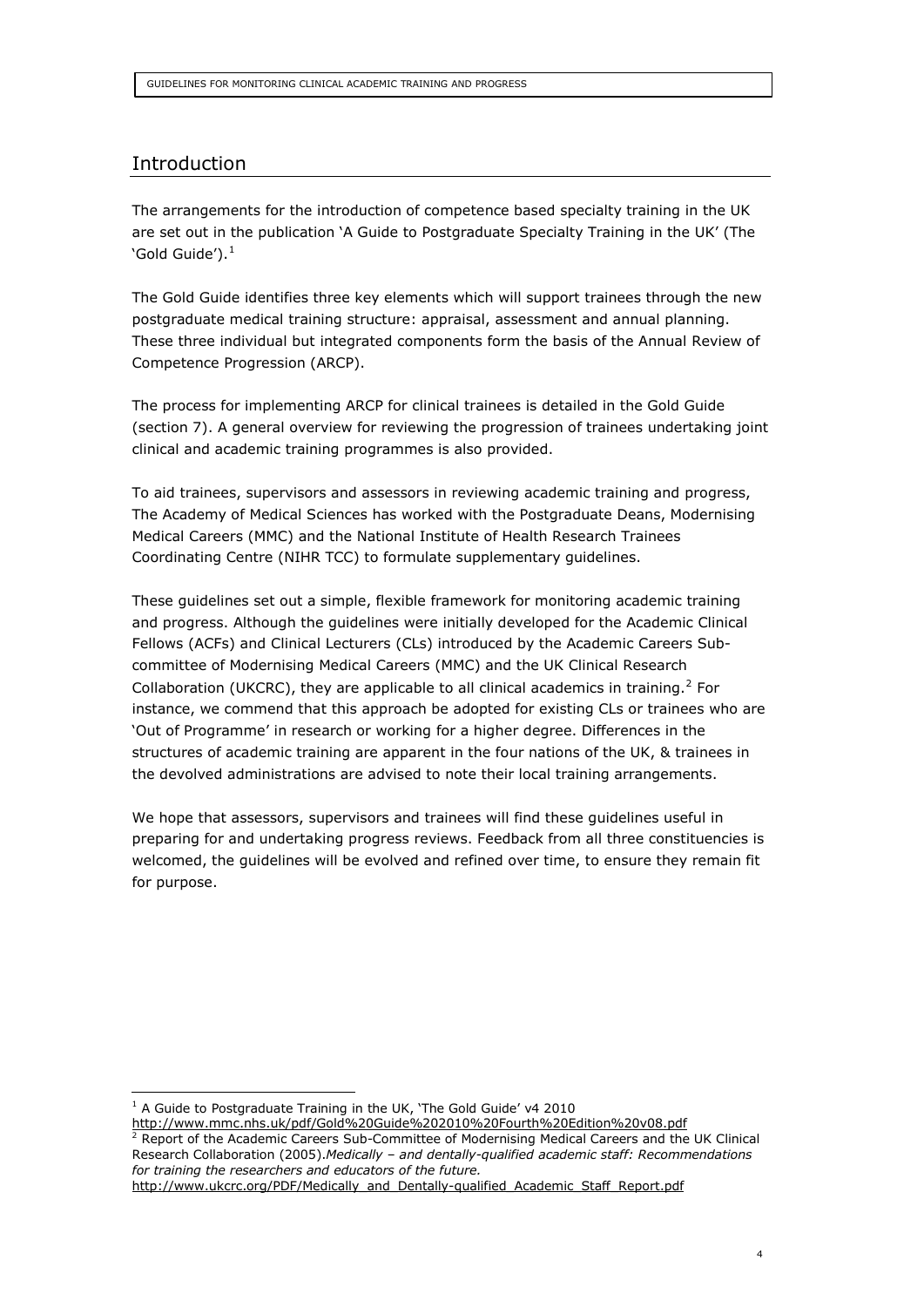# Guidelines for monitoring clinical academic training and progress

## **Aims of the guidelines**

The guidelines intend to:

- 1. Provide a simple set of criteria and a process for the assessment of academic progress.
- 2. Characterise generic academic skills and achievements.
- 3. Demonstrate how academic progress is to be recorded on the Report on Academic Progress form.
- 4. Detail changes and/or additions to the review process that enable the ARCP to fulfil its function for academic trainees.

The forms developed to monitor and document academic progress are annexed to these guidelines. The forms include:

- **A Personal Development Plan (PDP)** designed to assist both trainees and academic educational supervisors in formulating objectives, on which progress will be judged annually (Annex A). This form and accompanying evidence can be used to assist in the completion of the Report on Academic Progress and will provide the trainee with a personal portfolio of evidence of academic skills that may be transferred between centres and appointments.
- **The Report on Academic Progress form** (Annex B).
- **The Annual Review of Competence Progression (ARCP) Outcomes form** (Annex C).

## **Criteria for the assessment of academic progress**

Individuals undertaking academic training must have an academic educational supervisor (referred to as an 'academic supervisor' in this document). The academic supervisor will generally be a separate individual from the clinical educational supervisor and will usually be an established clinical academic. In the event that the academic supervisor is not an established clinical academic there should be formal mentoring or co-supervision by an established clinical academic.

The academic supervisor is responsible for drawing up an Academic Training Programme with the trainee, and a realistic/achievable timetable for delivery.

The academic supervisor is required to identify training goals relating to generic academic skills and specific academic goals for each individual as appropriate. These targets will be summarised within the Personal Development Plan (PDP) for the trainee, which should be agreed within one month of commencing work and annually thereafter (Annex A).

Generic academic competencies can be divided into three domains:

- **1. Generic and Applied Research Skills**
- **2. Research Governance**
- **3. Communication/Education**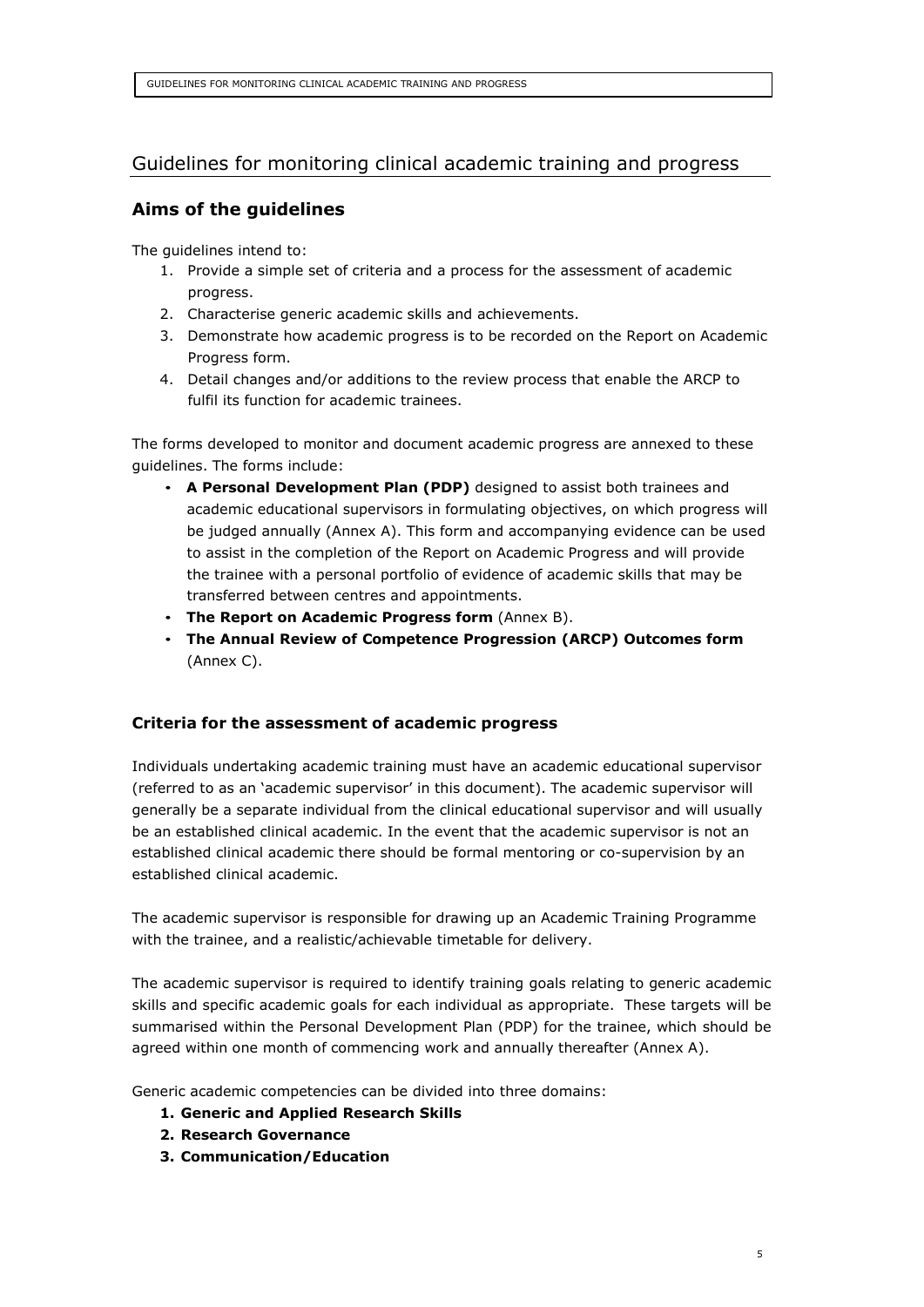Academic progress is to be assessed in relation to each of these domains.

At the beginning of the training period, or on entry to the training grade, the academic supervisor should agree explicitly with the trainee the criteria for assessing their progress. This should be within the framework of a general statement about the standards expected of the trainee if they are to make satisfactory progress throughout the programme.

Academic supervisors will recognize that the nature of the Personal Development Plan, and therefore the number and nature of skills to be gained over a specified 12 month period will vary both in accordance with their base line evaluation of any given candidate, and in response to local resources and priorities.

Clearly, the desired end points (in terms of achievement) for each Fellowship are relatively fixed and will dictate the academic direction each trainee will adopt. By contrast, the acquisition of generic research skills listed in the accompanying documents may occur at any time within the period of the Fellowship.

Examples of the evidence base that may be employed in supporting acquisition of skills have been provided. However, these are not prescriptive. Moreover, trainees are encouraged to employ material assembled in support of their primary research activity as evidence of generic skill.

#### **Academic skills and outputs**

Academic skills can be broadly divided into three domains and examples of each of these domains are given below. It is the responsibility of the academic supervisor to determine which of these generic academic skills are relevant to an individual trainee during the training period and to develop a training programme accordingly.

#### *1. Generic and applied research skills*

Examples include: Identifying a research supervisor Identifying a research topic Defining a research question Observational and experimental research design Developing a research proposal Writing a grant application Critical appraisal of a paper or topic Carrying out an experiment Data interpretation and statistical analysis Writing a research paper or thesis Commercialisation of research outputs

#### *2. Research governance*

Examples include: Research ethics and how it is monitored (including COREC processes) Information storage and retrieval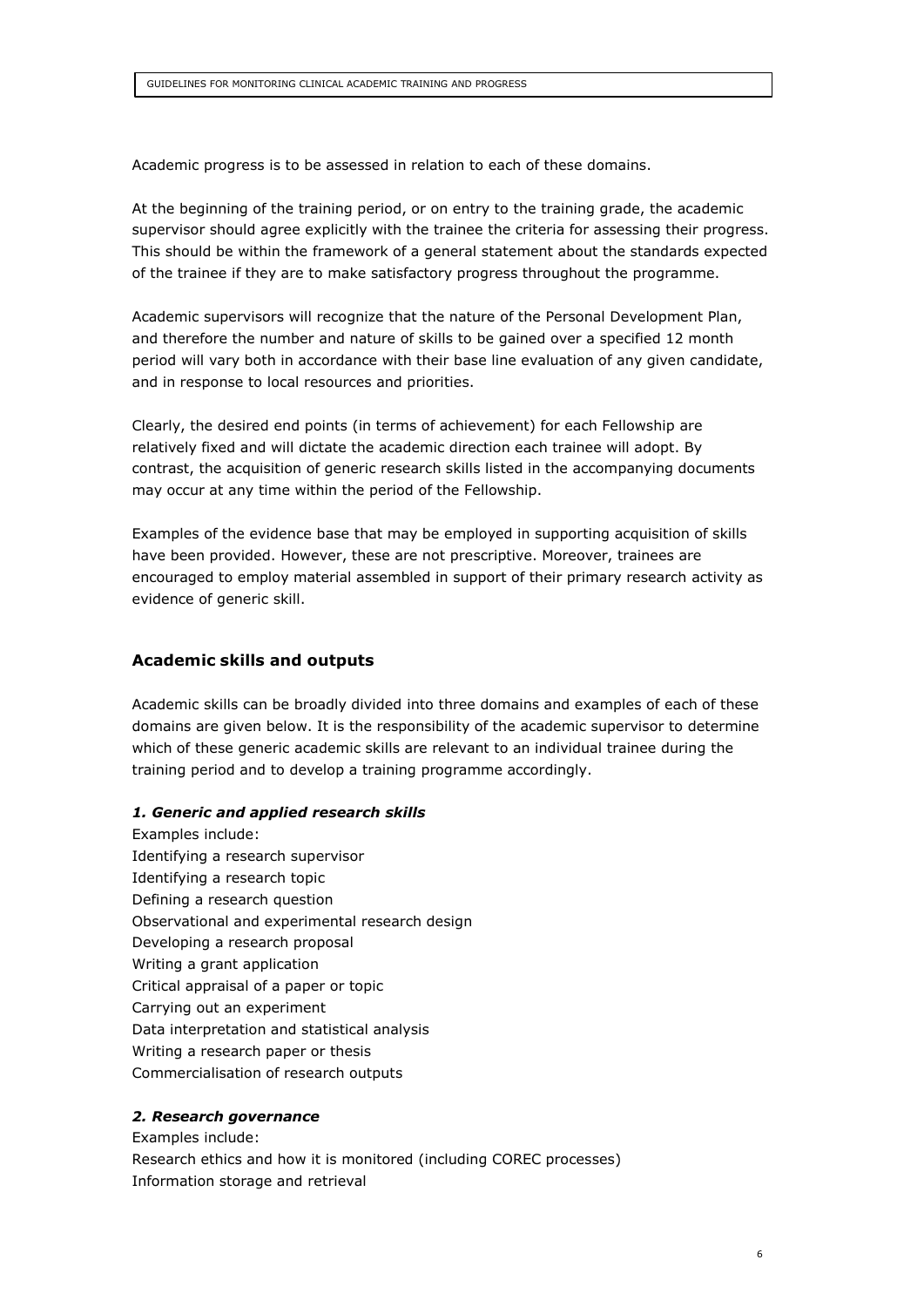Patent and Intellectual Property issues Laboratory safety Clinical trials / clinical trials legislation Home Office and Animal Licences Animal husbandry Storage of human tissue NHS structure and regulations Fraud/Scientific misconduct Knowledge of issues around misuse of research Research and Integrity (awareness of complex dilemmas in scientific research).

### *3. Communication/education*

Examples include: Writing skills Verbal presentation skills Electronic media / audio-visual presentation skills Poster presentations Teaching skills/experience Supervision skills/experience Science and the Media Effective networking and collaboration Collegiality/ability to work co-operatively and creatively with colleagues Assertiveness skills

In addition to acquiring academic skills, it is desirable that the trainee should generate research and teaching outputs. It will often be appropriate for the academic supervisor and trainee to consider in advance the outputs that can be achieved over a specific period. Significant outputs should be recorded on the Report of Academic Progress form and supporting evidence should be provided.

### *Examples of research and teaching outputs*

- Presentation at national / international research meetings
- Submitting an application for a grant or fellowship
- Publishing a peer-reviewed article
- Delivering an educational lecture or seminar

### **Recording academic progress – the academic assessment**

The academic supervisor should meet with the trainee at regular intervals to review progress and agree objectives for the coming period. Interim meetings should also take place half way through the year and documentation of these meetings should be submitted to the assessment panel as supporting information, having been agreed by supervisor and trainee.

An annual assessment of academic progress must be undertaken and ideally should take place at least one month before the joint academic/clinical annual review of competence progression (ARCP) panel convenes. Those present at this assessment should include the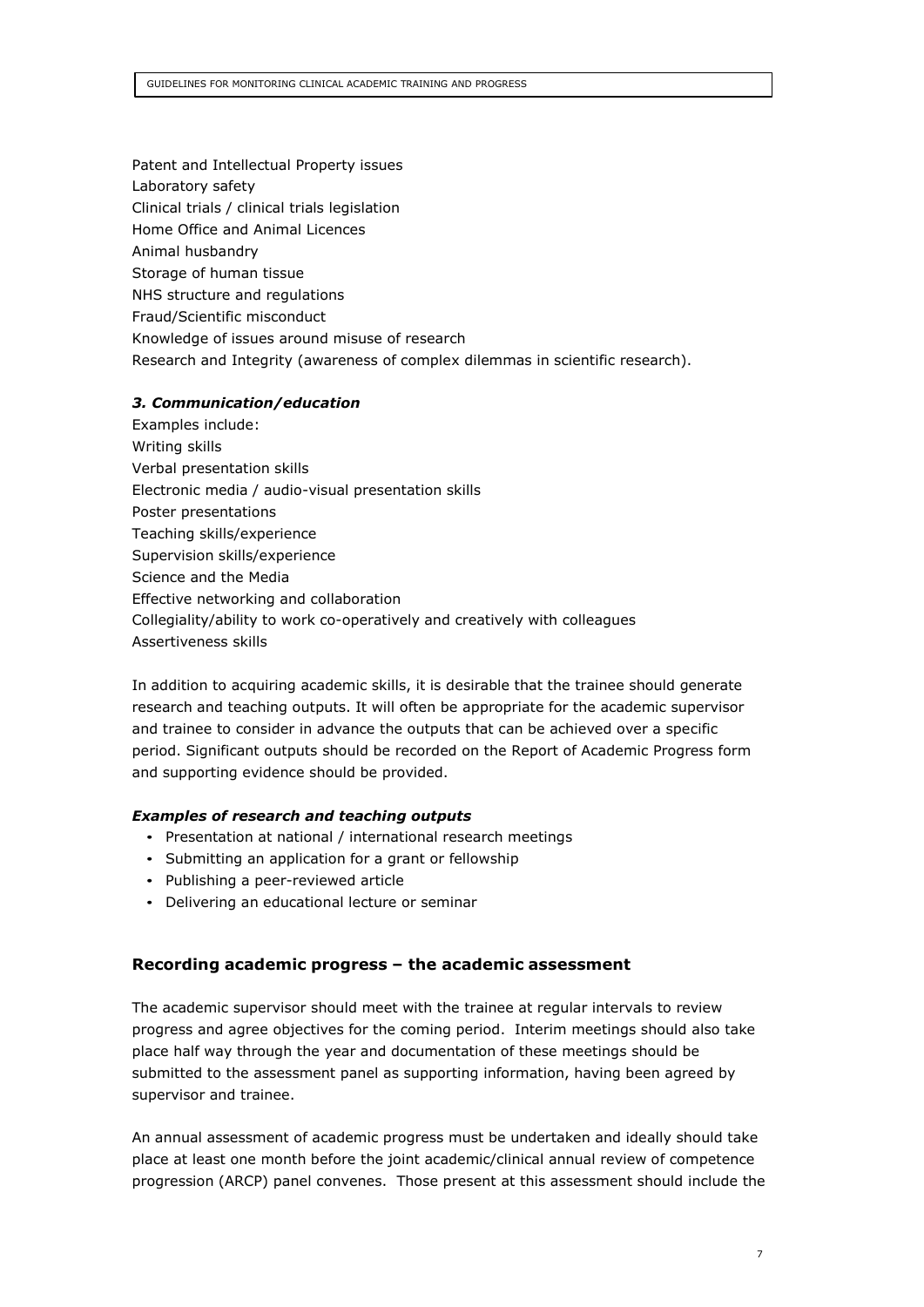trainee and academic supervisor together with the Director of the academic programme and other members of the academic unit as appropriate. The trainee should be invited to (i) provide a written assessment of their own progress and achievements with reference to their personal development plan, (ii) describe whether their progress met their expectations, (iii) provide details of anything that may have adversely affected their progress, and (iv) discuss their personal objectives for the coming review period. The academic supervisor is required to complete the Report on Academic Progress form (Annex B), which needs to be agreed and signed by the trainee for submission to the joint academic/clinical ARCP panel. The form must include details of academic placements, academic training modules and other relevant academic experience, together with an assessment of the academic competences achieved.

Research proposals, grant applications, and research reports and publications, may be listed as evidence of satisfactory academic progress and collated for submission to the joint ARCP panel along with any log books, case books, reports from training programme directors (TPD) and other colleagues, results of formal tests/examinations and certificates of courses attended. Trainees should find it useful to collect evidence of their academic achievements in electronic portfolios, either purpose built for specialty, or generic in nature.

## **The Annual Review of Competence Progression panel for joint academic/clinical trainees.**

#### *Preparation*

The membership of the panel that conducts the annual review for all trainees completing the joint clinical and academic ARCP must have the right composition to enable a balanced assessment of a clinical academic trainees' progress. Potentially, this might be achieved by a single senior academic being on the panel. However, we suggest that an optimal approach would be to include two academic representatives on the panel; one of which should be a senior academic. The Academic representatives should not be directly involved in the trainee's academic programme, but one should ideally come from the same specialty, whilst the other should come from outside the specialty.

#### *The review*

The decision should always be made in accordance with the Gold Guide. The trainee should not attend the joint ARCP panel unless there are concerns about either or both clinical and academic progress.<sup>3</sup> Plans for academic trainees to meet with the panel should only be made if the Training Programme Director or the academic supervisor indicates that there may be insufficient academic progress or an unsatisfactory clinical outcome (Outcomes 2, 3 or 4) or both.

<sup>&</sup>lt;sup>3</sup> Since the assessment process jointly assesses academic and clinical progress, the trainee must also submit evidence of clinical achievement as per the process defined in the 'Gold Guide'. The clinical educational supervisor's report must indicate the 'pro-rata' rate of acquisition of clinical competences has been satisfactory, given the time commitment available for clinical training.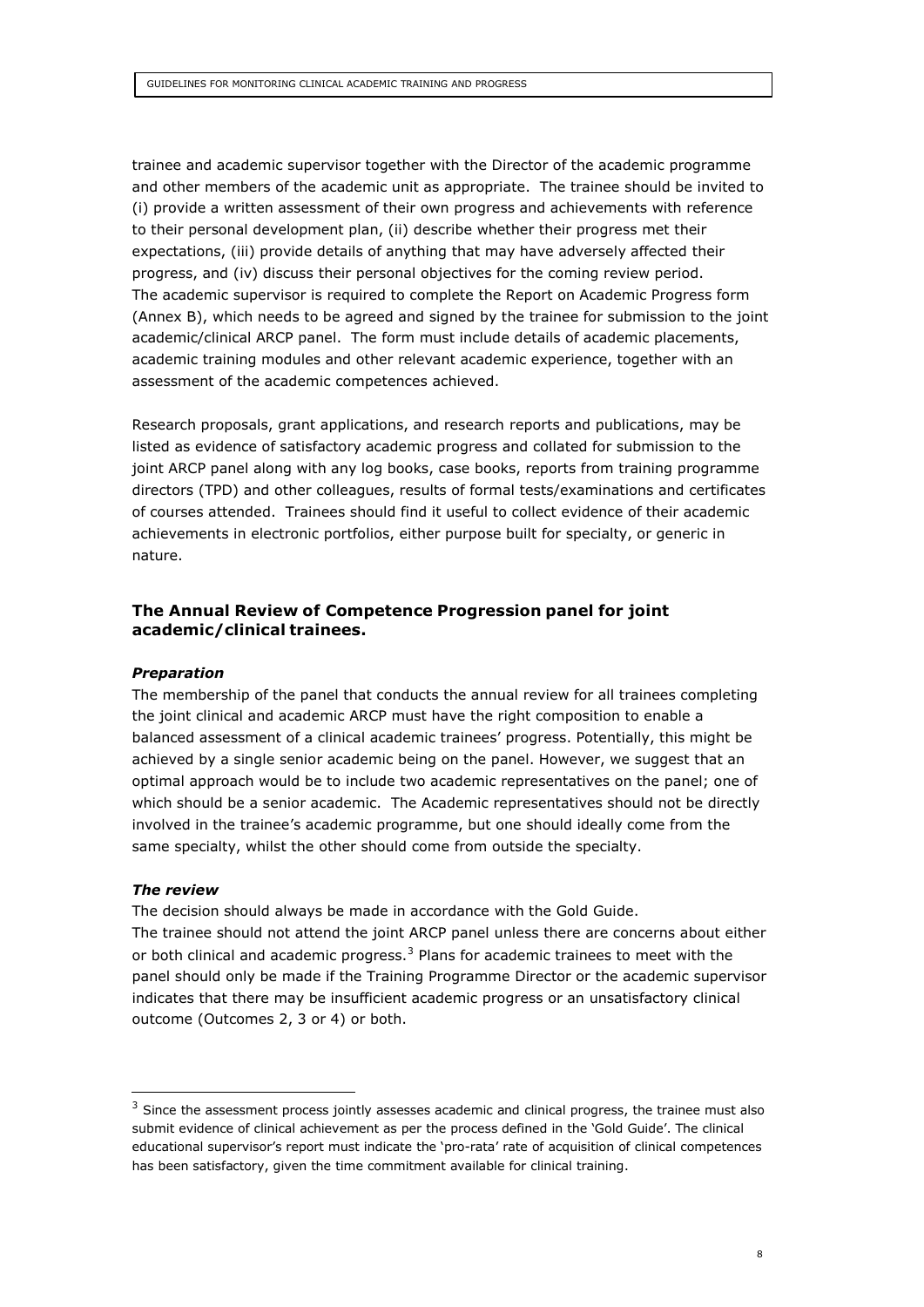#### *The assessment of the report on academic progress form*

The academic supervisor should be required to submit the completed Report on Academic Progress form, along with the trainee's supporting documentation from the academic assessment, for review by the panel.

The panel should be asked to check that the Report on Academic Progress form has been adequately completed and the academic representatives should be asked to consider the appropriateness of the Academic Training Programme that has been designed by the Academic Supervisor. The panel will then discuss what academic skills are yet to be acquired and what further skills must be obtained or improved.

### *Annual Review of Competence Progression (ARCP) outcomes*

The panel must then consider the academic and clinical progress that has been achieved, and make a decision as to the appropriate outcome to be awarded (Outcome 1, 2, 3, 4 or 5). The outcome of this joint process should be recorded using the Annual Review of Competence Progression (ARCP) Outcomes form (Annex C). The Report on Academic Progress form should be attached to the completed ARCP Outcomes form.

If the panel recommends focussed training on the acquisition of specific clinical competencies (Outcome 2) then the timescale for this should be agreed with the trainee. If additional remedial training is required (Outcome 3) then the panel should indicate the intended outcome and proposed timescale. Although the panel is assessing both clinical and academic outcomes, if sufficient academic progress has not been achieved the trainee should not be given an outcome 2 or 3. There may however be consideration as to whether the trainee remains on the academic programme or whether they should return to the clinical training programme. A final decision regarding this can only be made in consultation with the trainee, the academic supervisor and the Director of the academic programme.

The outcome recommended by the panel will be sent to the Postgraduate Dean, trainee and their academic supervisor.

An example timeline for the annual review cycle is included at Annex D.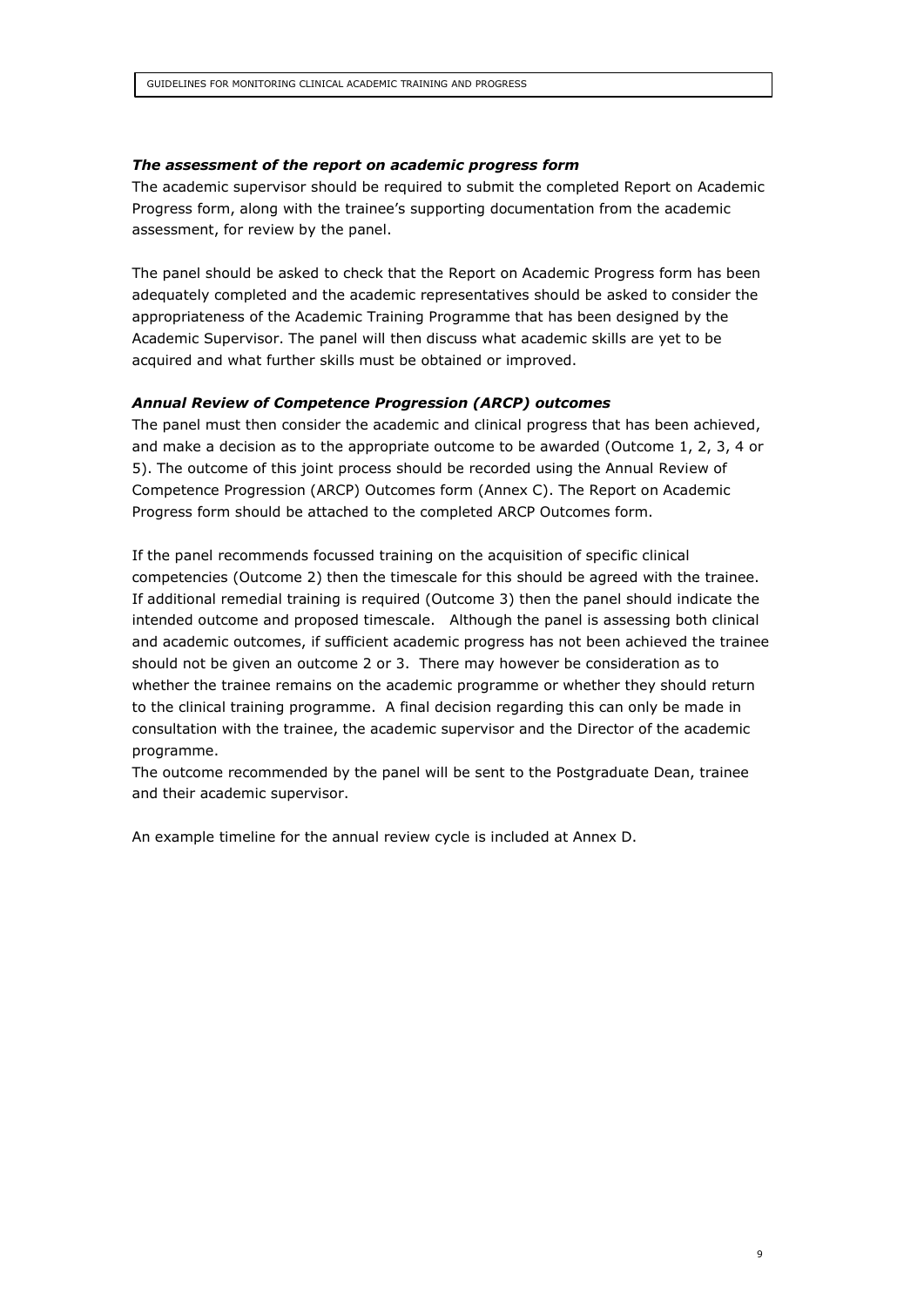## **Additional notes for assessing academic progress**

#### *Differences in academic training structures across the UK*

Although the basic principles of academic training in the UK are closely aligned, the four home countries have slightly different structures in the way that clinical and academic trainees are managed, & trainees in Scotland, Wales and Northern Ireland are advised to consult their deanery/university websites to access up to date information on academic training in their locality.

For example, information on Scottish training can found at: [http://www.nes.scot.nhs.uk/media/315985/screds\\_guidance.pdf](http://www.nes.scot.nhs.uk/media/315985/screds_guidance.pdf) [http://www.nes.scot.nhs.uk/media/330789/screds\\_annual\\_report\\_2010\\_11.pdf](http://www.nes.scot.nhs.uk/media/330789/screds_annual_report_2010_11.pdf)

Information on training in Wales can found at: <http://specialty.walesdeanery.org/index.php/wcat.html>

Information on training in Northern Ireland can be found at: <http://www.qub.ac.uk/schools/mdbs/students/pgd/CAT/>

The following notes relate to trainees within England.

### **Additional notes for assessing the academic progress of Academic Clinical Fellows (ACFs)**

In assisting trainees to gain the appropriate research skills, it may be useful for academic supervisors to recall that:

- The ACF Programmes are primarily designed for new entrants to specialist training who have Foundation competences (including GP and Dental) and can demonstrate that they have outstanding potential for development as clinical academics in research and/or education.
- The proportion of time to be dedicated to research amounts to 25% over the 3 year period.
- Training needs to be flexible and trainee-centred, with mentoring to ensure the attainment of both academic and clinical goals.
- Each trainee who is selected for the ACF Programme will be awarded an NTN(A) at the start of the Programme.
- The academic component of the training period must include preparation of an application for a competitive peer-reviewed research training fellowship or educational training programme leading to the award of a higher degree, which may be undertaken either immediately following the ACF or at a later stage in cases where the trainee needs to continue clinical training.
- In the event that an individual is unsuccessful in obtaining a research training fellowship/educational training programme within three years, he or she will join a standard clinical training programme with consequent contractual obligations.
- The academic supervisor must therefore develop an academic training programme that focuses on the key skills that will enable the ACF to attain an Academic Training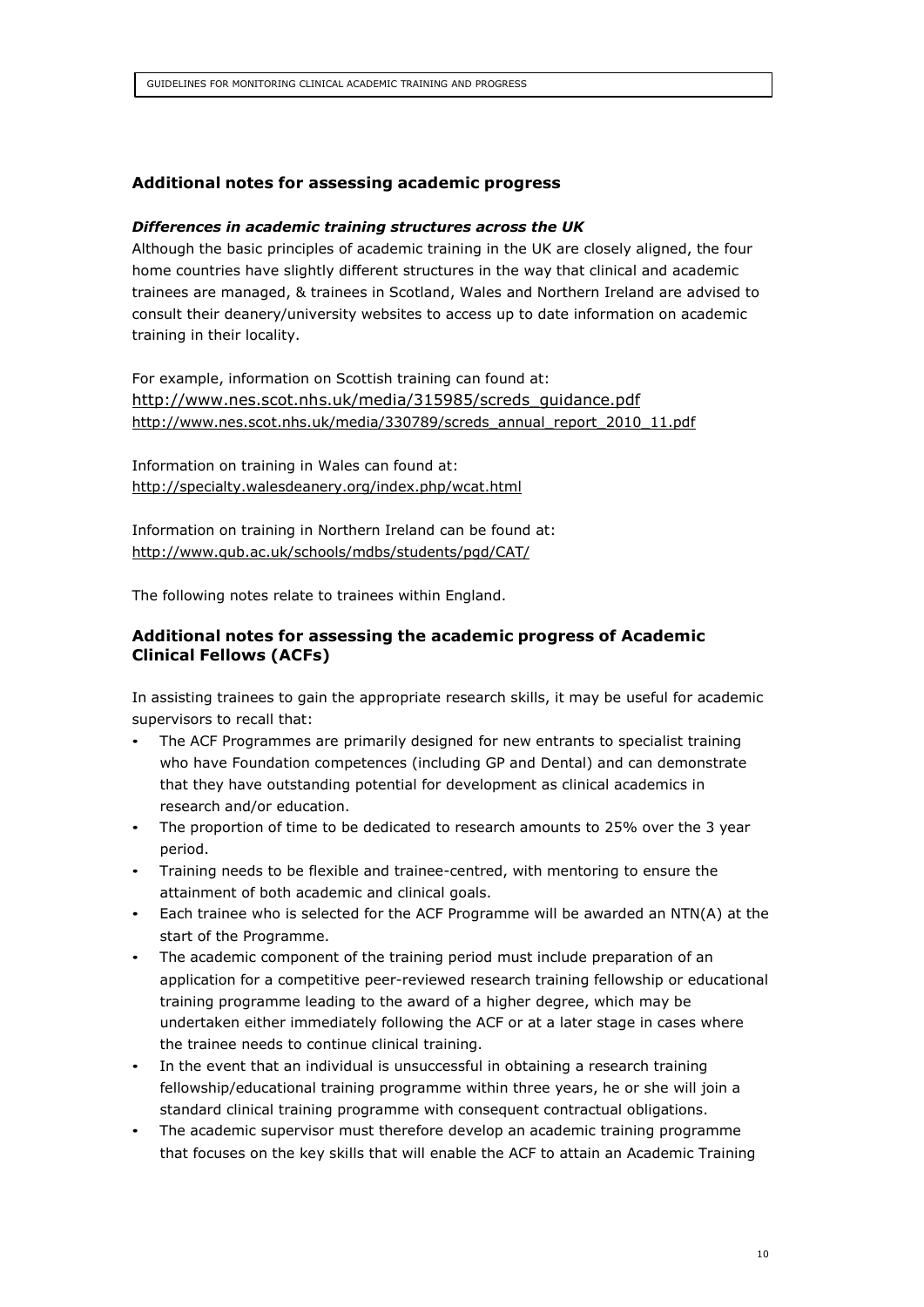Fellowship while taking into account the limited time that the trainee has for the academic component of their post.

- It is essential that ACFs have the opportunity to develop skills that enable them, in Year 1, to define a research question, and in Year 2, to develop a research proposal. The Academic Annual Review of Competence Progress (ARCP) should record the ACF's progress specifically in relation to these training goals.
- An application to, or the attainment of, an Academic Training Fellowship should also be recorded on the Annual Review of Competence Progression (ARCP) Outcomes form (Annex C), as evidence of progress.

## **Additional notes for assessing the academic progress of Clinical Lecturers (CLs) and Clinician Scientist Fellows (CSFs).**

- The Clinical Lectureship Programmes aim to offer academic and clinical training to those who have completed a higher degree and have documented satisfactory progress in specialist clinical training.
- The proportion of time dedicated to research is 50% over a 4 year period.
- As with ACFs, training must be flexible and trainee-centred, with mentoring to ensure the attainment of both academic and clinical goals.
- During the four-year Clinical Lectureship phase, individuals will be working towards being Principal Investigators on grant applications and therefore, the academic supervisor may adopt a less directive role.
- An academic assessment, with completion of the Report on Academic Progress form for subsequent submission to the joint academic/clinical ARCP panel, must take place with an appropriately constituted panel for Clinical Lecturers even if they are working as independent scientists. This also applies to Clinician Scientists Fellowships.
- The academic component of the Clinical Lecturer training period will include postdoctoral research/educationalist career development with opportunities for some to develop an application for postdoctoral training support (e.g. Clinician Scientist Award or project grant).
- Academics with higher degrees will generally be expected to demonstrate their ability to supervise, to deliver teaching following sound educational principles, and develop a publication record during their appointment.
- The end of the Clinical Lectureship phase is marked by completion of clinical training and the attainment of a Certificate of Completion of Training (CCT) and also by a period of high quality, further postdoctoral training. In the event that an individual makes less than satisfactory progress in academic development, he/she will return to a standard clinical training programme with the consequent contractual obligations.
- In situations where the University already has an annual appraisal and probation record, this should be used as evidence and not duplicated for the Annual Review of Competence Progression (ARCP) Outcomes.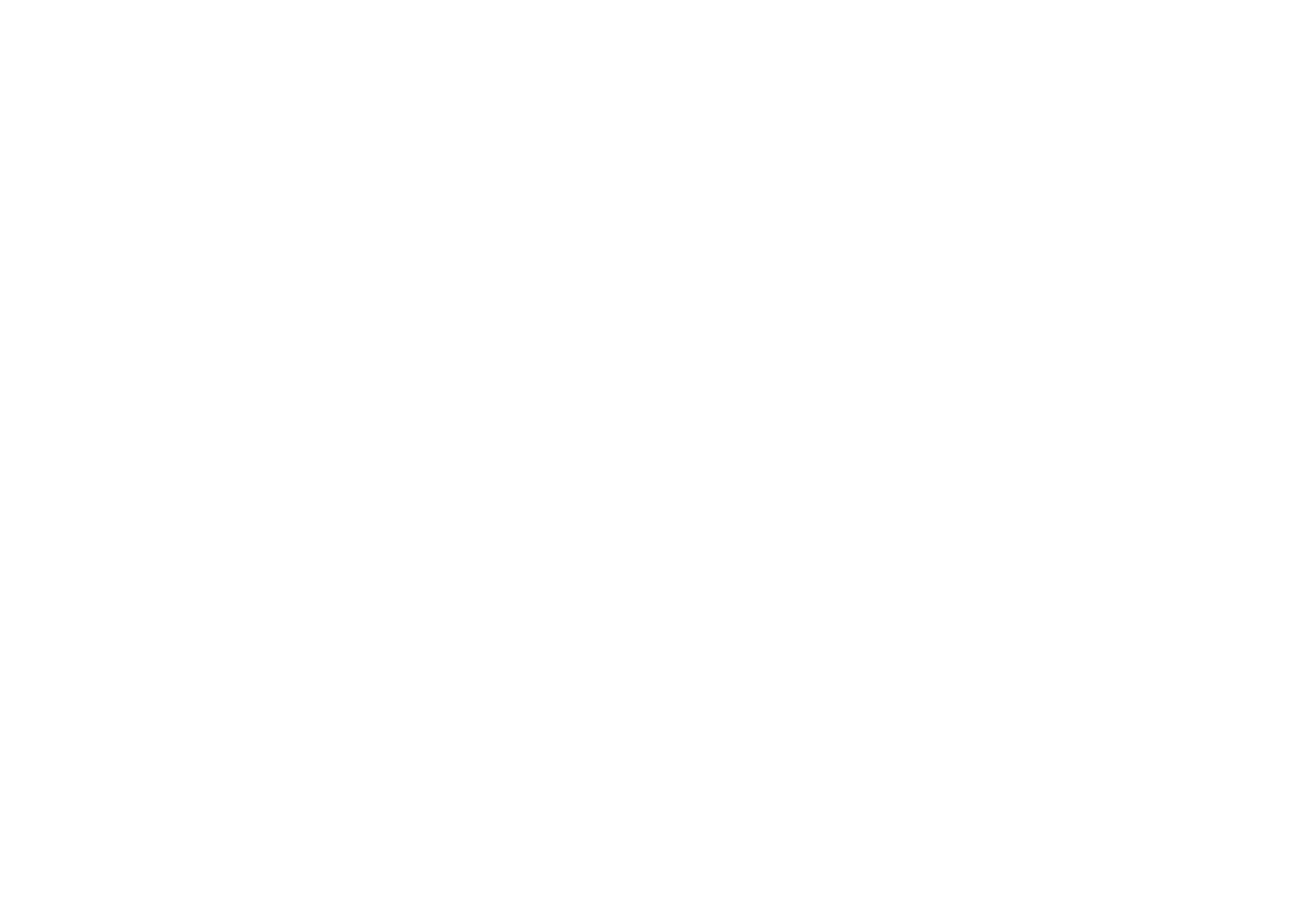# Annex A: Personal development plan

## **1. Core information**

| Table A                                  |                                    |  |
|------------------------------------------|------------------------------------|--|
| Name of trainee:                         |                                    |  |
| Name of Academic Educational Supervisor: |                                    |  |
| Address of Host Department:              |                                    |  |
| <b>Clinical Training Specialty:</b>      | Base specialty:<br>Sub specialty:  |  |
| Address of Host Deanery:                 |                                    |  |
| Status of trainee (tick):                | Academic Clinical Fellowship (ACF) |  |
|                                          | Clinical Lectureships (CL)         |  |
|                                          | Other (please state)               |  |

## **2. Baseline Assessment of generic academic skills (Table B, columns 1 and 2)**

| Date of commencement of training year:   |  |
|------------------------------------------|--|
| Year of programme $(ACF, 1-3; CL 1-4)$ : |  |
| Date of Baseline assessment              |  |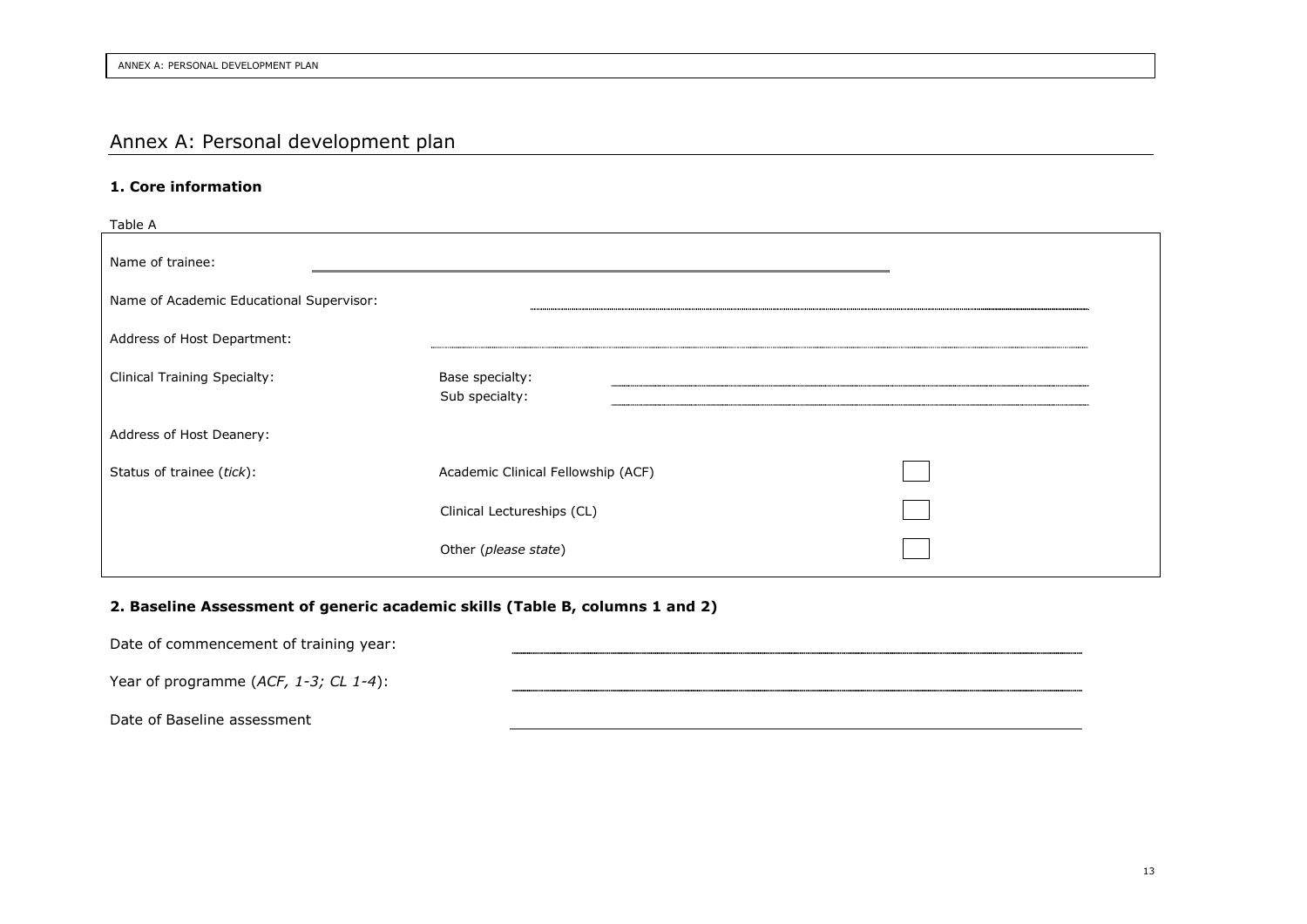Table B

|         | Academic skill to be achieved | Means by which academic skill will | Nature of material appended         | Reason as to why research skill   |
|---------|-------------------------------|------------------------------------|-------------------------------------|-----------------------------------|
|         | during period of contract (12 | be achieved (e.g. by taught        | indicating satisfactory acquisition | was not achieved. Proposed action |
|         | months)                       | course, through satisfactory       | of skill, with signature of the     | to ensure skill acquisition       |
|         |                               | completion of specific task etc).  | Academic Educational Supervisor     |                                   |
|         |                               | Include specific agencies, venues  |                                     |                                   |
|         |                               | and dates where applicable.        |                                     |                                   |
| Skill 1 |                               |                                    |                                     |                                   |
|         |                               |                                    |                                     |                                   |
| Skill 2 |                               |                                    |                                     |                                   |
|         |                               |                                    |                                     |                                   |
| Skill 3 |                               |                                    |                                     |                                   |
|         |                               |                                    |                                     |                                   |
| Skill 4 |                               |                                    |                                     |                                   |
|         |                               |                                    |                                     |                                   |

### **3. Annual assessment of generic academic achievements (Table B, columns 3 and 4)**

Date of commencement of training year:

Year of programme (*ACF, 1-3; CL 1-4*):

Date of assessment:

#### **4. Annual assessment: summary of generic academic achievements**

| <b>Academic Educational Supervisor (signature)</b> | Date |
|----------------------------------------------------|------|
| <b>Academic Trainee</b> (signature)                | Date |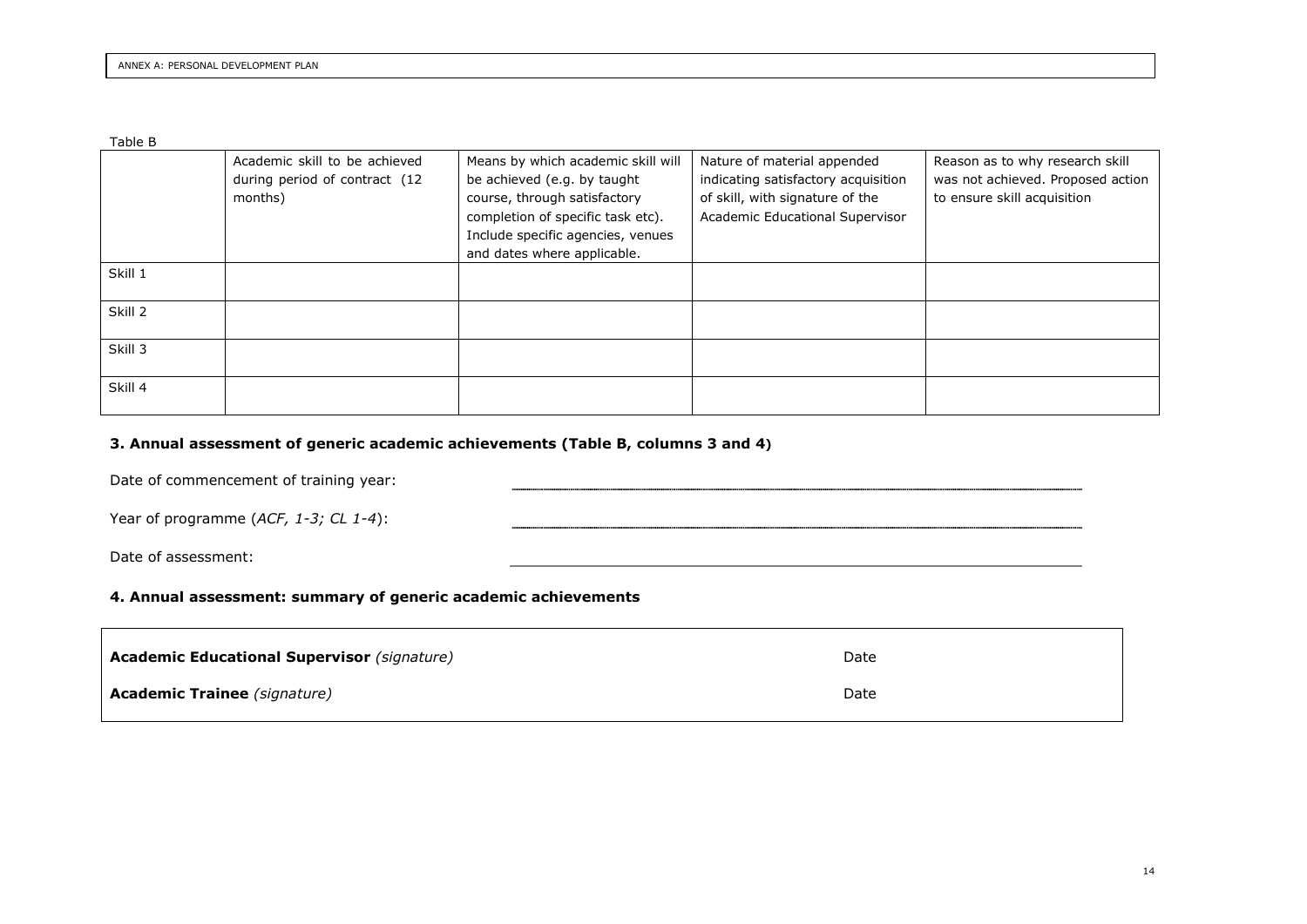# Annex B: Report on academic progress

**(This form supports the annual review outcome and should form part of the trainee's permanent record)**

| $(A)$ :                                                                                                                |  |  |                                           |  |  |  |  |  |  |
|------------------------------------------------------------------------------------------------------------------------|--|--|-------------------------------------------|--|--|--|--|--|--|
|                                                                                                                        |  |  |                                           |  |  |  |  |  |  |
| Members of the Panel: $1$<br>$3$<br>$5$                                                                                |  |  |                                           |  |  |  |  |  |  |
|                                                                                                                        |  |  |                                           |  |  |  |  |  |  |
|                                                                                                                        |  |  |                                           |  |  |  |  |  |  |
|                                                                                                                        |  |  |                                           |  |  |  |  |  |  |
| Academic competences gained during period of review (full details of programme should be                               |  |  |                                           |  |  |  |  |  |  |
| attached):                                                                                                             |  |  |                                           |  |  |  |  |  |  |
|                                                                                                                        |  |  |                                           |  |  |  |  |  |  |
|                                                                                                                        |  |  |                                           |  |  |  |  |  |  |
|                                                                                                                        |  |  |                                           |  |  |  |  |  |  |
|                                                                                                                        |  |  |                                           |  |  |  |  |  |  |
|                                                                                                                        |  |  |                                           |  |  |  |  |  |  |
| Experience gained during the period:<br>Placement / Post/ Experience Dates: from to: In / out of Prog PT / FTPT as %FT |  |  |                                           |  |  |  |  |  |  |
|                                                                                                                        |  |  |                                           |  |  |  |  |  |  |
|                                                                                                                        |  |  |                                           |  |  |  |  |  |  |
| 1.                                                                                                                     |  |  |                                           |  |  |  |  |  |  |
| 2.                                                                                                                     |  |  |                                           |  |  |  |  |  |  |
| 3.                                                                                                                     |  |  |                                           |  |  |  |  |  |  |
| 4.                                                                                                                     |  |  |                                           |  |  |  |  |  |  |
| 5.                                                                                                                     |  |  |                                           |  |  |  |  |  |  |
| Significant academic outputs during the period:                                                                        |  |  |                                           |  |  |  |  |  |  |
| $\mathbf{1}$ .                                                                                                         |  |  |                                           |  |  |  |  |  |  |
| 2.                                                                                                                     |  |  |                                           |  |  |  |  |  |  |
| 3.                                                                                                                     |  |  |                                           |  |  |  |  |  |  |
| Documentation taken into account and known to the trainee:                                                             |  |  |                                           |  |  |  |  |  |  |
| 1.                                                                                                                     |  |  |                                           |  |  |  |  |  |  |
| 2.                                                                                                                     |  |  |                                           |  |  |  |  |  |  |
| 3.                                                                                                                     |  |  |                                           |  |  |  |  |  |  |
| 4.                                                                                                                     |  |  |                                           |  |  |  |  |  |  |
| Recommendations:                                                                                                       |  |  |                                           |  |  |  |  |  |  |
| Trainee (signature)                                                                                                    |  |  | Date of next review (unless not relevant) |  |  |  |  |  |  |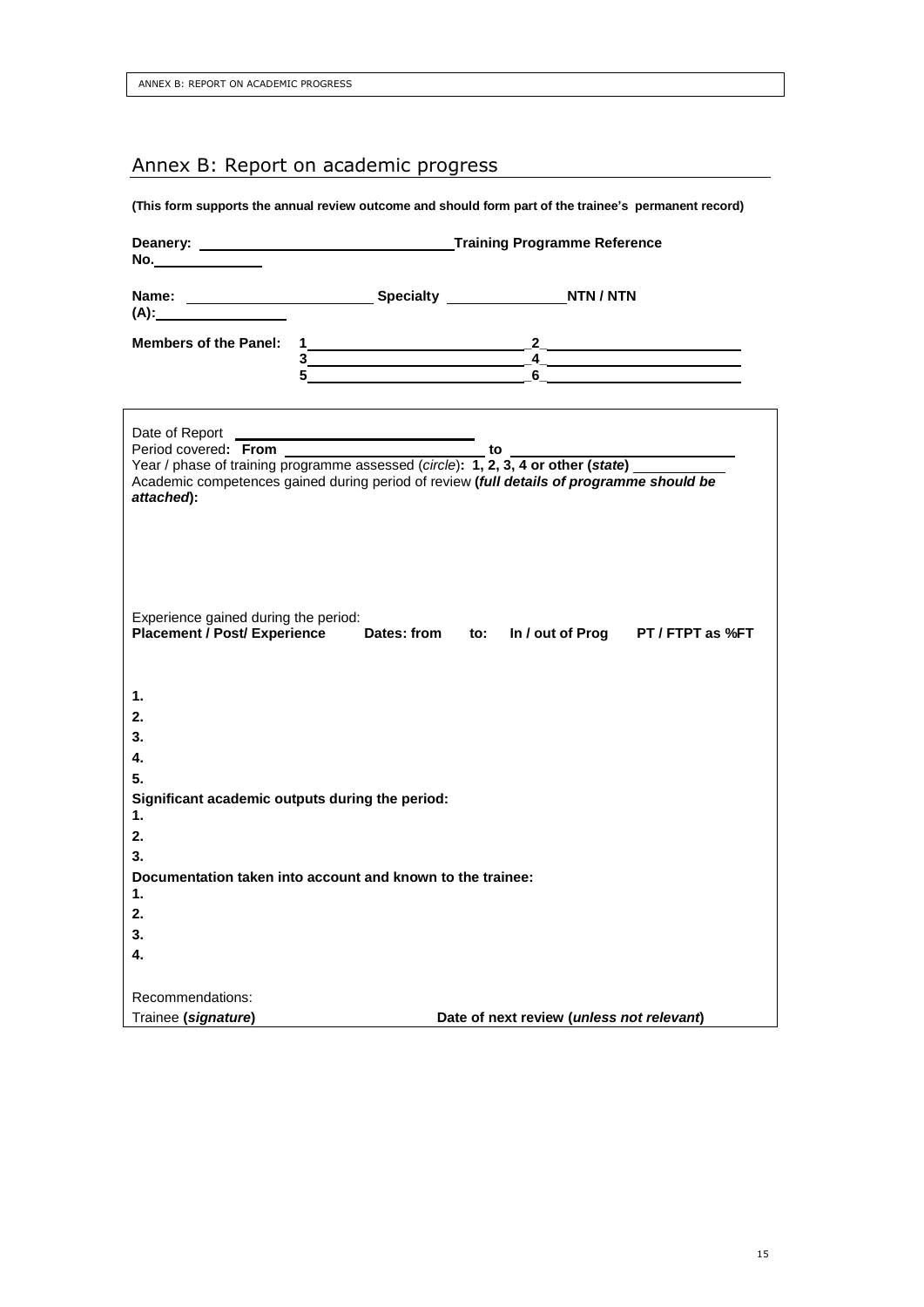# Annex C: Annual Review of Competence Progression (ARCP) outcomes

|                                     |    | Annual Review of Competence Progression (ARcP)- Outcome Form                                                                            |                            |                            |      |            |  |                                 |    |             |             |
|-------------------------------------|----|-----------------------------------------------------------------------------------------------------------------------------------------|----------------------------|----------------------------|------|------------|--|---------------------------------|----|-------------|-------------|
| Trainee:                            |    |                                                                                                                                         |                            |                            |      | GMCNo      |  |                                 |    |             |             |
| <b>Expected CCT:</b>                |    |                                                                                                                                         |                            |                            |      |            |  |                                 |    |             |             |
| Specialty Training Programme:       |    |                                                                                                                                         |                            |                            |      |            |  |                                 |    |             |             |
| NTN/DRN:                            |    |                                                                                                                                         |                            |                            |      |            |  | GMC Trg Prog Approval No:       |    |             |             |
| Members of the                      | 1. |                                                                                                                                         |                            |                            | 2.   |            |  |                                 |    |             |             |
| Panel& appt (Lay,<br>IPD, External, | 3. |                                                                                                                                         |                            |                            | 4.   |            |  |                                 |    |             |             |
| Academic etc)                       | 5. |                                                                                                                                         |                            |                            | 6.   |            |  |                                 |    |             |             |
| Date of Review:                     |    |                                                                                                                                         |                            |                            |      |            |  |                                 |    |             |             |
| Period covered: From:               |    |                                                                                                                                         |                            |                            | l To |            |  |                                 |    |             |             |
| Year of Training                    |    |                                                                                                                                         |                            | 1, 2, 3, 4, 5, 6, 7, 8     |      |            |  |                                 |    |             |             |
| Gnde of training programme reviewed |    |                                                                                                                                         | ACF/CL/CT/ST/SpR/LAT/FTSTA |                            |      |            |  |                                 |    |             |             |
|                                     |    | Approved clinical training gained during the period to be reviewed                                                                      |                            |                            |      |            |  |                                 |    |             |             |
| Placement/Post/Experience           |    |                                                                                                                                         | From:                      |                            |      | To:        |  | In / Out of<br>Prooramme        | FT | FT / PT as% |             |
| 1.                                  |    |                                                                                                                                         |                            |                            |      |            |  |                                 |    |             |             |
| 2.                                  |    |                                                                                                                                         |                            |                            |      |            |  |                                 |    |             |             |
| 3.                                  |    |                                                                                                                                         |                            |                            |      |            |  |                                 |    |             |             |
|                                     |    | Documentation taken into account and known to the trainee                                                                               |                            |                            |      |            |  |                                 |    |             |             |
| 1. Structured Report                |    |                                                                                                                                         | O                          | 2.                         |      |            |  |                                 |    |             | $\mathbf o$ |
| 3.                                  |    |                                                                                                                                         | $\circ$                    | 4.                         |      |            |  |                                 |    |             | O           |
| 5.                                  |    |                                                                                                                                         | $\circ$                    | 6.                         |      |            |  |                                 |    |             | O           |
|                                     |    | Recommended Outcomes from Review Panel                                                                                                  |                            |                            |      |            |  |                                 |    |             |             |
| Satisfactory Progress               |    |                                                                                                                                         |                            |                            |      |            |  |                                 |    |             |             |
| 1.                                  |    | Achieving progress and competences at the expected rate                                                                                 |                            |                            |      |            |  |                                 |    | $\bullet$   |             |
|                                     |    | <b>Unsatisfactory or insufficient evidence</b> tDelsJtPI0V1<100 on suppJoman01)' snoetove-t. ThtJpone/wJ/1bfootneijIwith th0 trillJU&.) |                            |                            |      |            |  |                                 |    |             |             |
| 2.                                  |    | Development of specific competenoes required - additional training time not required                                                    |                            |                            |      |            |  |                                 |    | $\mathbf O$ |             |
| 3.                                  |    | Inadequate progress by the trainee - additional training time required                                                                  |                            |                            |      |            |  |                                 |    | O           |             |
| 4.                                  |    | Released from training programme with or without specified competences                                                                  |                            |                            |      |            |  |                                 |    | O           |             |
| 5.                                  |    | Incomplete evidence presented -additionaltraining time may be required                                                                  |                            |                            |      |            |  |                                 |    | O           |             |
|                                     |    | Recommendation for completion of training                                                                                               |                            |                            |      |            |  |                                 |    |             |             |
| 6.                                  |    | Gained all required competences                                                                                                         |                            |                            |      |            |  |                                 |    | O           |             |
|                                     |    | OUtcomes for trainees out of programme or not in run-through training                                                                   |                            |                            |      |            |  |                                 |    |             |             |
|                                     |    | 7.1 Satisfactory progress in or completion of the LAT / FTSTA placement.                                                                |                            |                            |      |            |  |                                 |    | O           |             |
|                                     |    | 7.2 Development of Specific Competences Required - additionaltraining time not required LAT1FTSTA placement                             |                            |                            |      |            |  |                                 |    | O           |             |
|                                     |    | 7.3 Inadequate progress by the trainee - add ionaltraning time required LAT1FTSTA placement (see GGuide p70)                            |                            |                            |      |            |  |                                 |    | O           |             |
|                                     |    | 7.4 Incomplete Evidence Presented- LAT / FTSTA placement.                                                                               |                            |                            |      |            |  |                                 |    | O           |             |
| 8.                                  |    | Out of programme; OOPE (Experience); O                                                                                                  |                            | OOPR (ResearchJ; $\bullet$ |      |            |  | OOPC (Career Break) - $\bullet$ |    |             |             |
| Top-up training<br>9.               |    |                                                                                                                                         |                            |                            |      |            |  |                                 |    | O           |             |
| Signed by:                          |    |                                                                                                                                         | (Chair of panel)           |                            |      | Signed by: |  |                                 |    |             | (Trainee)   |
| Date of next review:<br>Date:       |    |                                                                                                                                         |                            |                            |      |            |  |                                 |    |             |             |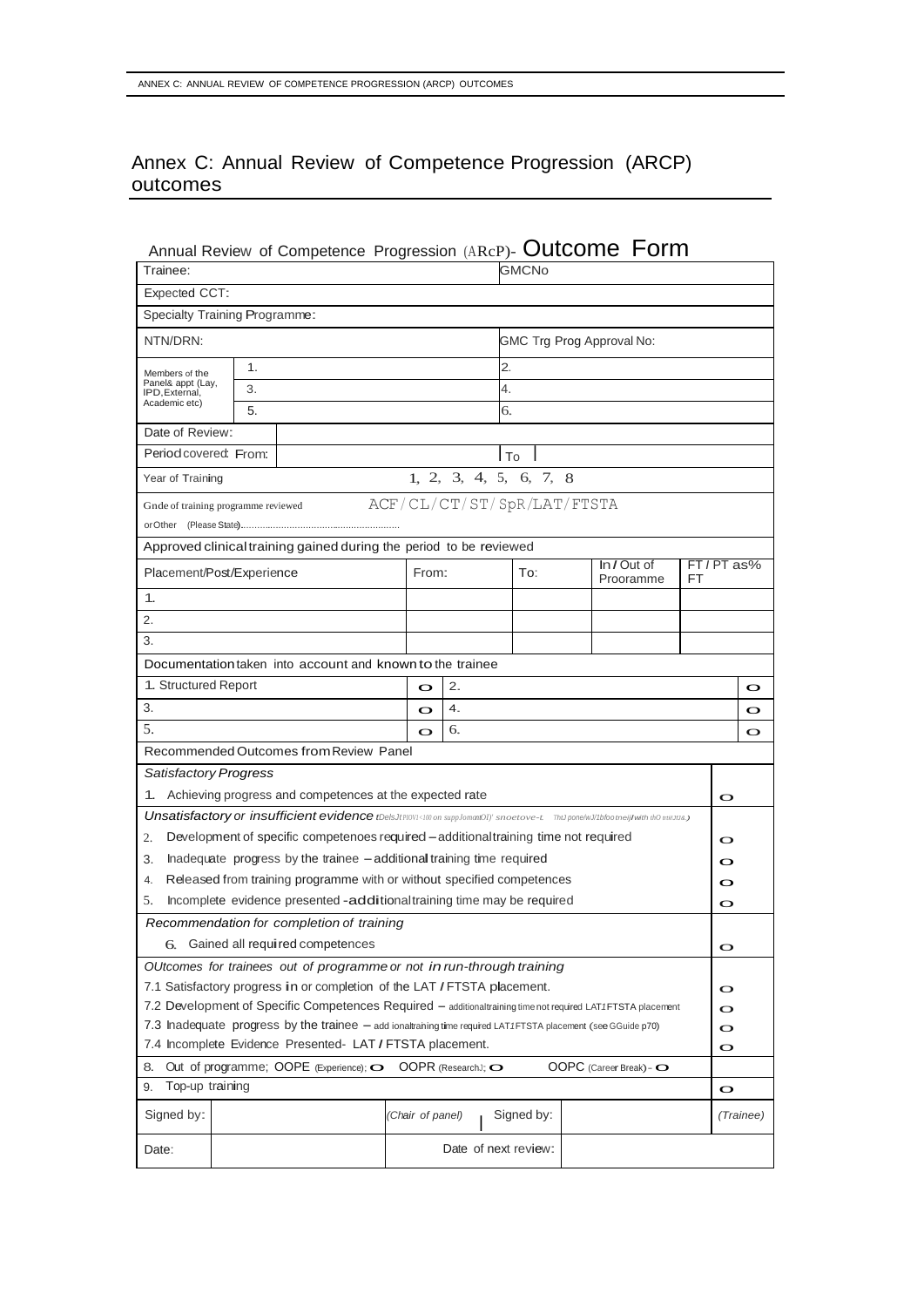## **Supplementary documentation for ARCP Outcome Form**

| <b>Trainee Name:</b>                                       |                                                                                                                                                                                                                                                                                                                                                                                                                                                                                                                         |  |  |  |  |  |  |  |
|------------------------------------------------------------|-------------------------------------------------------------------------------------------------------------------------------------------------------------------------------------------------------------------------------------------------------------------------------------------------------------------------------------------------------------------------------------------------------------------------------------------------------------------------------------------------------------------------|--|--|--|--|--|--|--|
| <b>Outcome Recommended</b>                                 |                                                                                                                                                                                                                                                                                                                                                                                                                                                                                                                         |  |  |  |  |  |  |  |
| National Training Number or DRN                            | <b>GMC</b>                                                                                                                                                                                                                                                                                                                                                                                                                                                                                                              |  |  |  |  |  |  |  |
|                                                            | Detailed reasons for recommended outcome: (standard items on supplementary sheet fOllowing panel review)                                                                                                                                                                                                                                                                                                                                                                                                                |  |  |  |  |  |  |  |
| 1.                                                         |                                                                                                                                                                                                                                                                                                                                                                                                                                                                                                                         |  |  |  |  |  |  |  |
| 2.                                                         |                                                                                                                                                                                                                                                                                                                                                                                                                                                                                                                         |  |  |  |  |  |  |  |
| 3.                                                         |                                                                                                                                                                                                                                                                                                                                                                                                                                                                                                                         |  |  |  |  |  |  |  |
| Discussion with trainee<br><b>Mitigating circumstances</b> |                                                                                                                                                                                                                                                                                                                                                                                                                                                                                                                         |  |  |  |  |  |  |  |
| Competences which need to be developed                     |                                                                                                                                                                                                                                                                                                                                                                                                                                                                                                                         |  |  |  |  |  |  |  |
| <b>Recommended actions</b>                                 |                                                                                                                                                                                                                                                                                                                                                                                                                                                                                                                         |  |  |  |  |  |  |  |
| Recommended additional training time (if required)         |                                                                                                                                                                                                                                                                                                                                                                                                                                                                                                                         |  |  |  |  |  |  |  |
| Signed<br>by:                                              | (Chair of<br>Signed<br>(Trainee)<br>paneQ<br>by:                                                                                                                                                                                                                                                                                                                                                                                                                                                                        |  |  |  |  |  |  |  |
| Date:                                                      | Date of next review:                                                                                                                                                                                                                                                                                                                                                                                                                                                                                                    |  |  |  |  |  |  |  |
| Signed<br>by:                                              | (Postgraduate I<br>Dean)                                                                                                                                                                                                                                                                                                                                                                                                                                                                                                |  |  |  |  |  |  |  |
| Date:                                                      |                                                                                                                                                                                                                                                                                                                                                                                                                                                                                                                         |  |  |  |  |  |  |  |
| ARCP/RITA survey.                                          | These documents should be forwarded in triplicate to the trainee's Training Programme Director (v.tlo must ensure that the<br>trainee receives a copy through further appraisal and planning process). Copies must also be sent to the Medical Director<br>v.tlere the trainee v.orks for information and to support revalidation processes as well as to the College or Faculty.<br>This<br>information will also be submitted to the GMC electronically as part of the Deanery's annual report to the GMC through the |  |  |  |  |  |  |  |
| parties involved in their trahing as outlined above.       | By signing the form, the trainee is indicating that they understand and agree that the information will be shared with other                                                                                                                                                                                                                                                                                                                                                                                            |  |  |  |  |  |  |  |
| deli neated in MMC Gold Guide Section 7.                   | The trainee signature on the form indicates that they understand the recommendations arising from the review. It does not<br>imply they accept or agree with them and they can have the recommendation reviewed as well as the right of appeal as                                                                                                                                                                                                                                                                       |  |  |  |  |  |  |  |

Page 2 of 4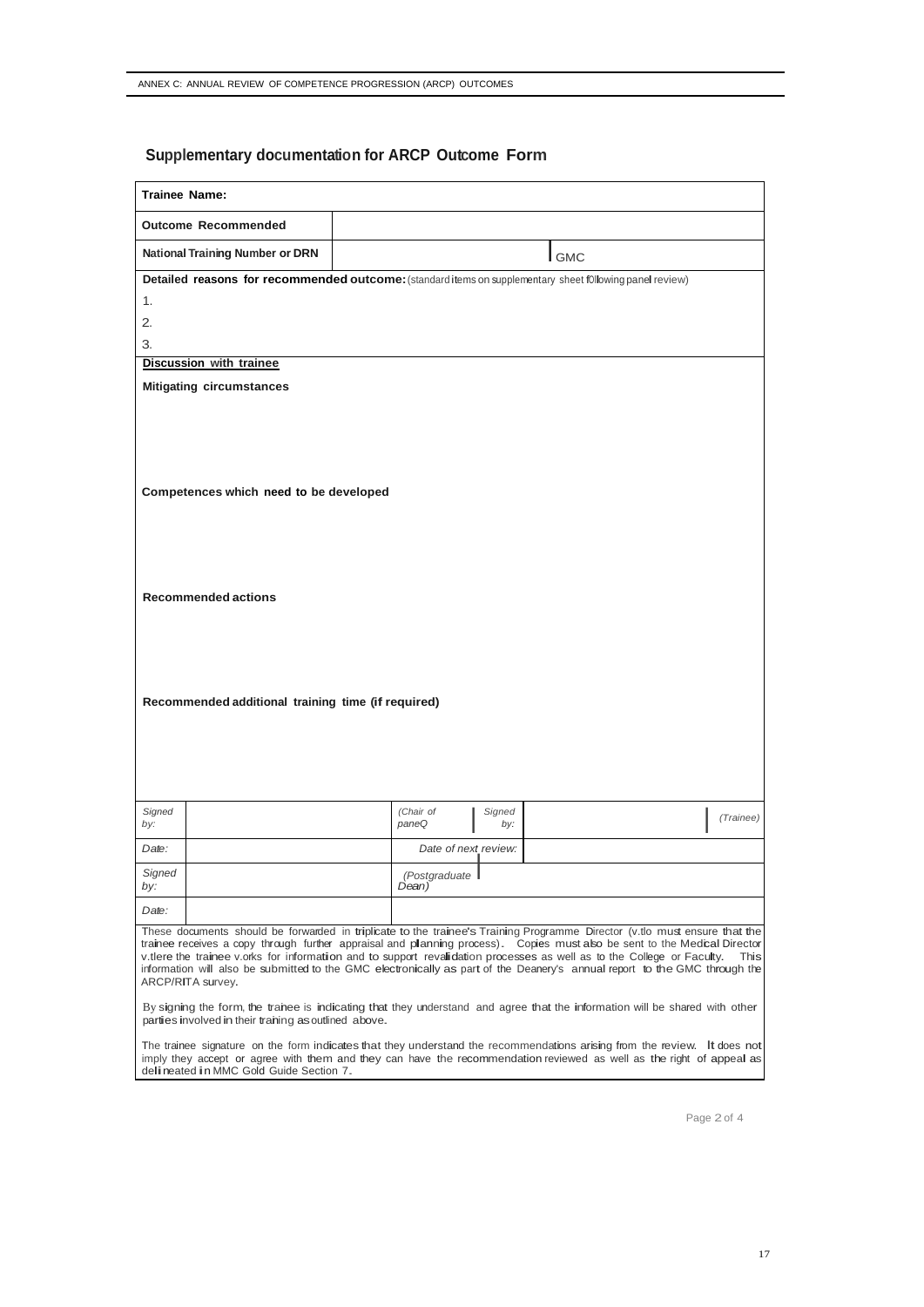SuQmentary infonnation required for GMC Ammal ARCP/RITA Report:- Complct..:d by Review Panel for Tra inees who had an Unsatisfactory Review Outcome

| Code           |   | Reason for unsatisfactory<br>outcomes   | <b>Explanatory Notes</b>                                                                                                                                                                                                                                                                                                                                                                                                                      |
|----------------|---|-----------------------------------------|-----------------------------------------------------------------------------------------------------------------------------------------------------------------------------------------------------------------------------------------------------------------------------------------------------------------------------------------------------------------------------------------------------------------------------------------------|
| U1             | O | Record Keeping and Evidence             | Trainee failed to satisfactorily maintain their Royal College/Faculty E-<br>Portfolio including completing the recommended number of Work Placed<br>Based Reviews, Audits; Research; structured Education Supervisors<br>report; in accordance with recommendations for that particular Year of Tra<br>ining in line with the Royal College/Faculty curriculum requirements.                                                                  |
| U2             | O | Inadequate Experience                   | Training post (s) did not provide the appropriate experience for the year<br>of training being assessed in order to progress. As a result the trainee<br>was unable to satisfy the Royal College/Faculty curriculwu requirements<br>for the year of training.                                                                                                                                                                                 |
| U3             | O | No Engagement with Supervisor           | Trainee failed to engage with the assigned Educational Supervisor or the<br>training curriculwu in accordance with the Royal College/Faculty<br>requirements for that particular year.                                                                                                                                                                                                                                                        |
| U <sub>4</sub> | O | <b>Trainer Absence</b>                  | Nominated Educational Supervisor or Trainer did not provide the<br>appropriate training and support to the Trainee because of their absence<br>on a sabbatical; through illness or other reasons; and no nominated<br>ESupvr deputy took over to ensure that an appropriate level of training<br>was maintained. As a result the trainee was unable to satisfy the Royal<br>College/Faculty curriculum requirements for the year of training. |
| us             | O | Single Exam Failure                     | Trainee failed to satisfy the respective Royal College/Faculty examination<br>requirements to progress to the next year of training.                                                                                                                                                                                                                                                                                                          |
| U <sub>6</sub> | O | Continual Exam Failure                  | Trainee failed to pass the respective Royal College/Faculty examination<br>within the allowable number of examination attempts following a number<br>of re-sits and is therefore unable to progress any further in this Specialty.                                                                                                                                                                                                            |
| U?             | O | Trainee requires Deanery<br>$Supp()$ (t | Trainee has issues to do with their Professional personal skills for<br>example - behaviour / conduct / attitude / confidence / time keeping /<br>communications skills etc and requires the support of the Deanery<br>Performance Team.                                                                                                                                                                                                      |
| U8             | O | Other reason                            |                                                                                                                                                                                                                                                                                                                                                                                                                                               |

Page 3 of 4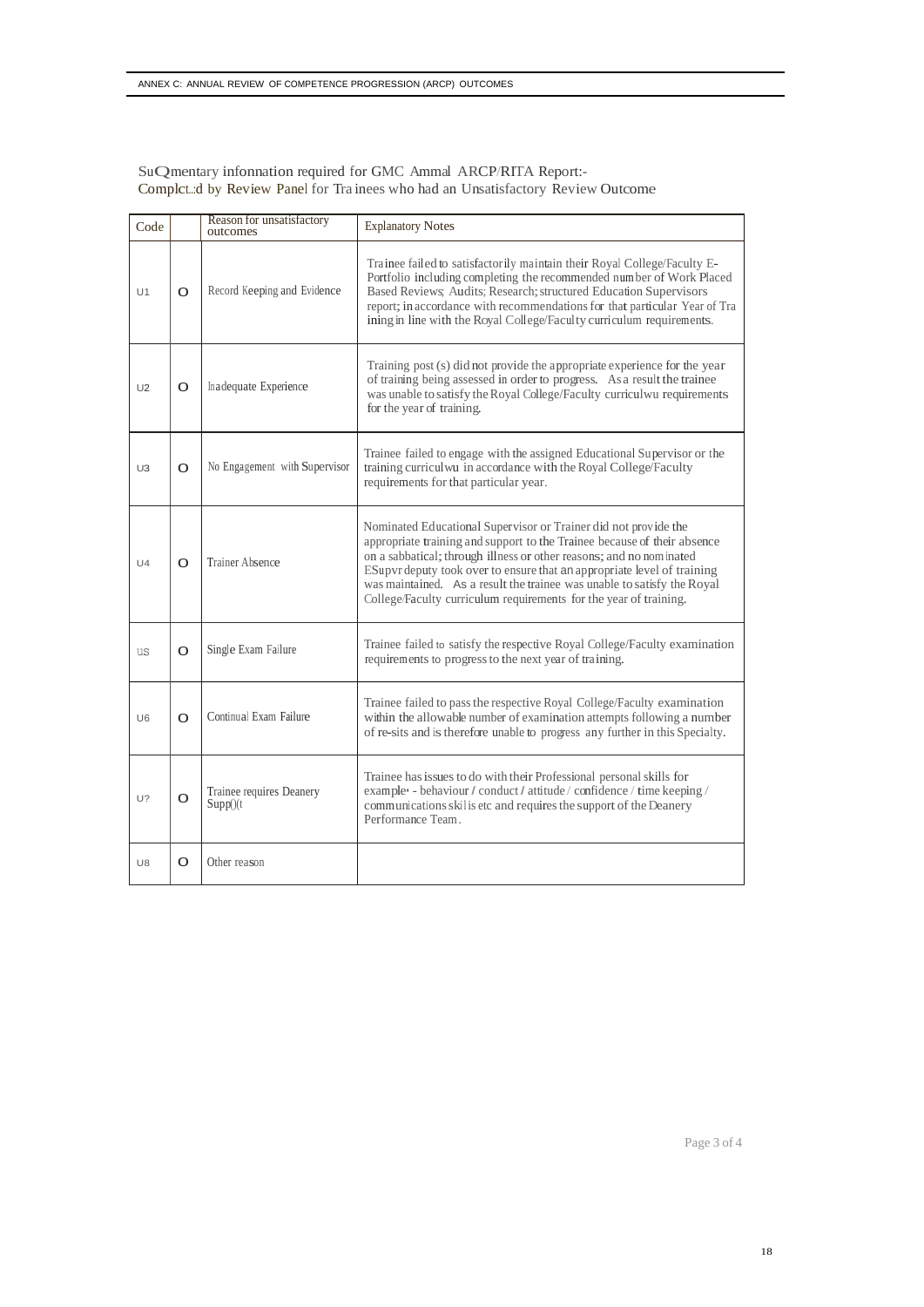| Code           |          | Reason for no ARCP during<br>the Year:-         | <b>Explanatory Notes</b>                                                                                                                                                                                                                                                                                                               |
|----------------|----------|-------------------------------------------------|----------------------------------------------------------------------------------------------------------------------------------------------------------------------------------------------------------------------------------------------------------------------------------------------------------------------------------------|
| N1             | O        | Trainee Sick Leave                              | Trainee on long tellll sickness or other health issues have impacted<br>on ability to complete the year of training being reviewed.                                                                                                                                                                                                    |
| N2             | O        | Trainee Maternity/Paternity<br>Leave            | Trainee cannot be reviewed whilst on maternity leave                                                                                                                                                                                                                                                                                   |
| N <sub>3</sub> | $\Omega$ | Trainee not In Post Long<br>Enough              | Too soon to complete a meaningful Annual Review within the<br>ARCP/RITA reporting period.                                                                                                                                                                                                                                              |
| N <sub>4</sub> | $\Omega$ | Trainee fell outside annual<br>reporting period | Annual GMC reporting period is 01 Aug 20xx to 31 July 20xx but<br>trainee was not reviewed during these 12 months.                                                                                                                                                                                                                     |
| N <sub>5</sub> | O        | Trainee Post CCT                                | Trainee already completed CCT and now in period of grace.                                                                                                                                                                                                                                                                              |
| NG             | $\Omega$ | Trainee Missed Review                           | Trainee did not attend the Review. i.e. Analysis from Deaneries is<br>that where a review panel was not arranged until July at end of<br>reporting year and trainee could not attend; for last minute family<br>reasons, transport problems etc.<br>Panel had to be rearranged in early<br>August but outside of GMC reporting period. |
| N7             | O        | Trainee Inter Deanery<br>Transfer               | Trainee left the programme early to take up a post in another Deanery                                                                                                                                                                                                                                                                  |
| N8             | O        | Trainee reviewed in other<br>Deanery            | Trainee working in another Deanery who completed ARCP.                                                                                                                                                                                                                                                                                 |
| N <sub>9</sub> | O        | <b>Trainee Contract Termination</b>             | Trainee left and had their NTNIDRN removed due to lack of<br>progression without achieving competencies to a satisfactory leveL                                                                                                                                                                                                        |
| N10            | O        | Trainee Gross Misconduct                        | Trainee currently suspended from training either as a result of GMC<br>Suspension or local Trust or other local disciplinary proceedings.                                                                                                                                                                                              |
| N11            | O        | Trainee Suspension                              | Trainee suspended for reasons other than gross misconduct.                                                                                                                                                                                                                                                                             |
| N12            | O        | Other reason                                    |                                                                                                                                                                                                                                                                                                                                        |

## Additional information required for GMC Annual ARCP/RlTA Report-Recorded bv Deanen'on the Deanery J)atabafsor Trainees who did not have a Review.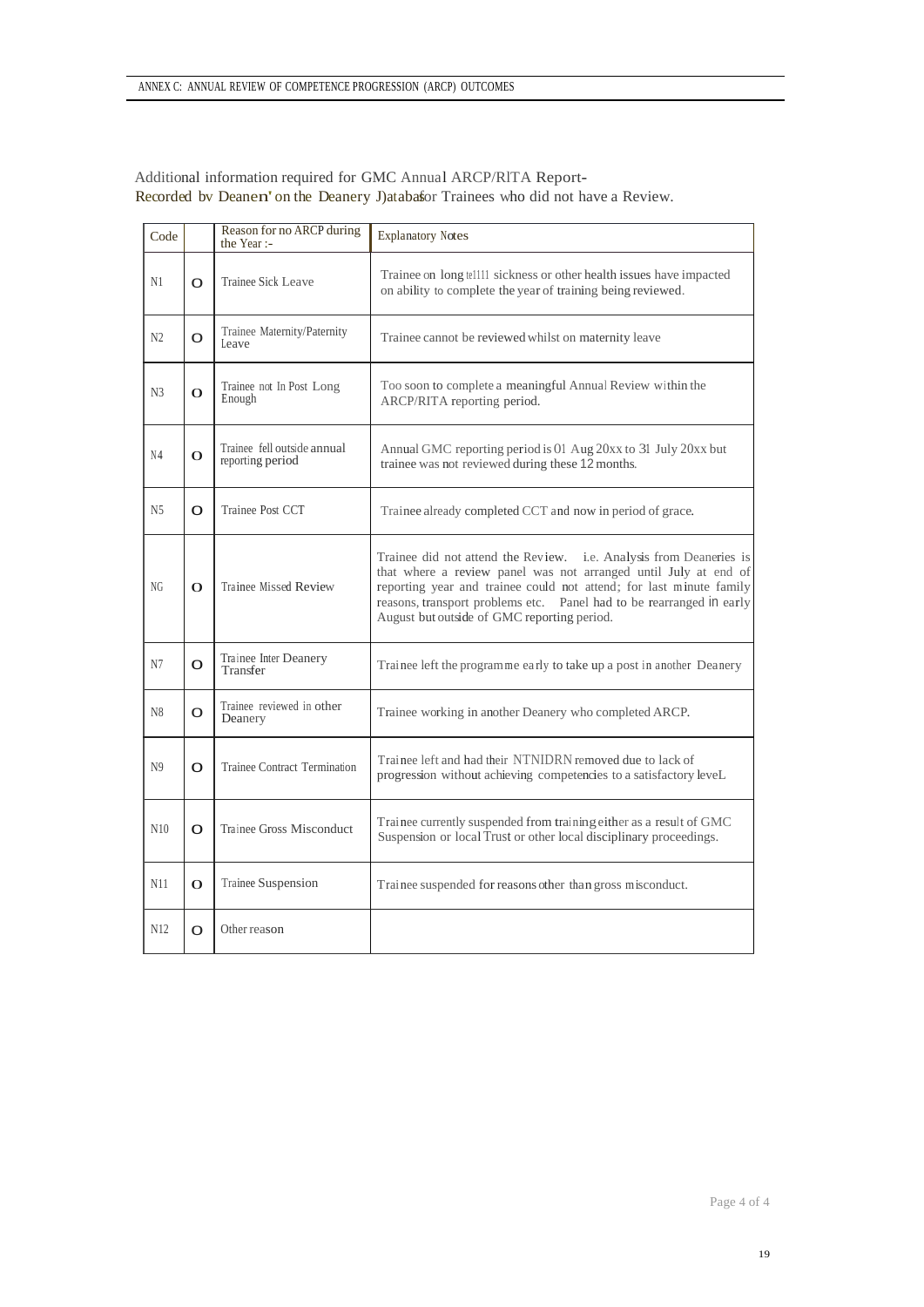# Annex D: Example joint academic/clinical ARCP cycle

# Example joint academic/clinical ARCP cycle

| Month 1<br>(Aug)      | Month 2 Month 3 Month 4<br>(Sep)                                                                             | (Oct) | (Nov) | Month 5<br>(Dec) | <b>Month 6</b><br>(Jan)                                | <b>Month 7</b><br>(Feb) | <b>Month 8</b><br>(Mar) | Month 9<br>(Apr) | Month 10 Month 11 Month 12 Month<br>(May)                                                                             | (Jun)                                                                   | (Jul)                                                              |  |
|-----------------------|--------------------------------------------------------------------------------------------------------------|-------|-------|------------------|--------------------------------------------------------|-------------------------|-------------------------|------------------|-----------------------------------------------------------------------------------------------------------------------|-------------------------------------------------------------------------|--------------------------------------------------------------------|--|
| supervisor<br>Trainee | <b>Planning meeting:</b><br>Academic supervisor,<br><b>Clinical or Educational</b><br>jointly or separately, |       |       |                  | Interim<br>meeting:<br>Academic TPD,<br>Trainee        |                         |                         |                  | Pre-ARCP<br>meeting<br>Trainee:<br>Academic<br>Supervisor;<br><b>Clinical or</b><br>Educational<br>input if required. | Supervisor or TPD<br>Other academic                                     | <b>Joint ARCP</b><br>Panel:<br>Including at<br>least<br>1 academic |  |
|                       |                                                                                                              |       |       |                  | <b>Interim</b><br>meeting:<br>Academic TPD,<br>Trainee |                         |                         |                  | Pre-ARCP<br>meeting<br>Trainee;<br>Academic<br>Supervisor:<br><b>Clinical or</b><br>Educational                       | Supervisor or TPD<br><b>Yr2 Core trainees</b><br><b>Run-through TPD</b> | <b>Joint ARCP</b><br>Panel:<br>Including at<br>least<br>1 academic |  |